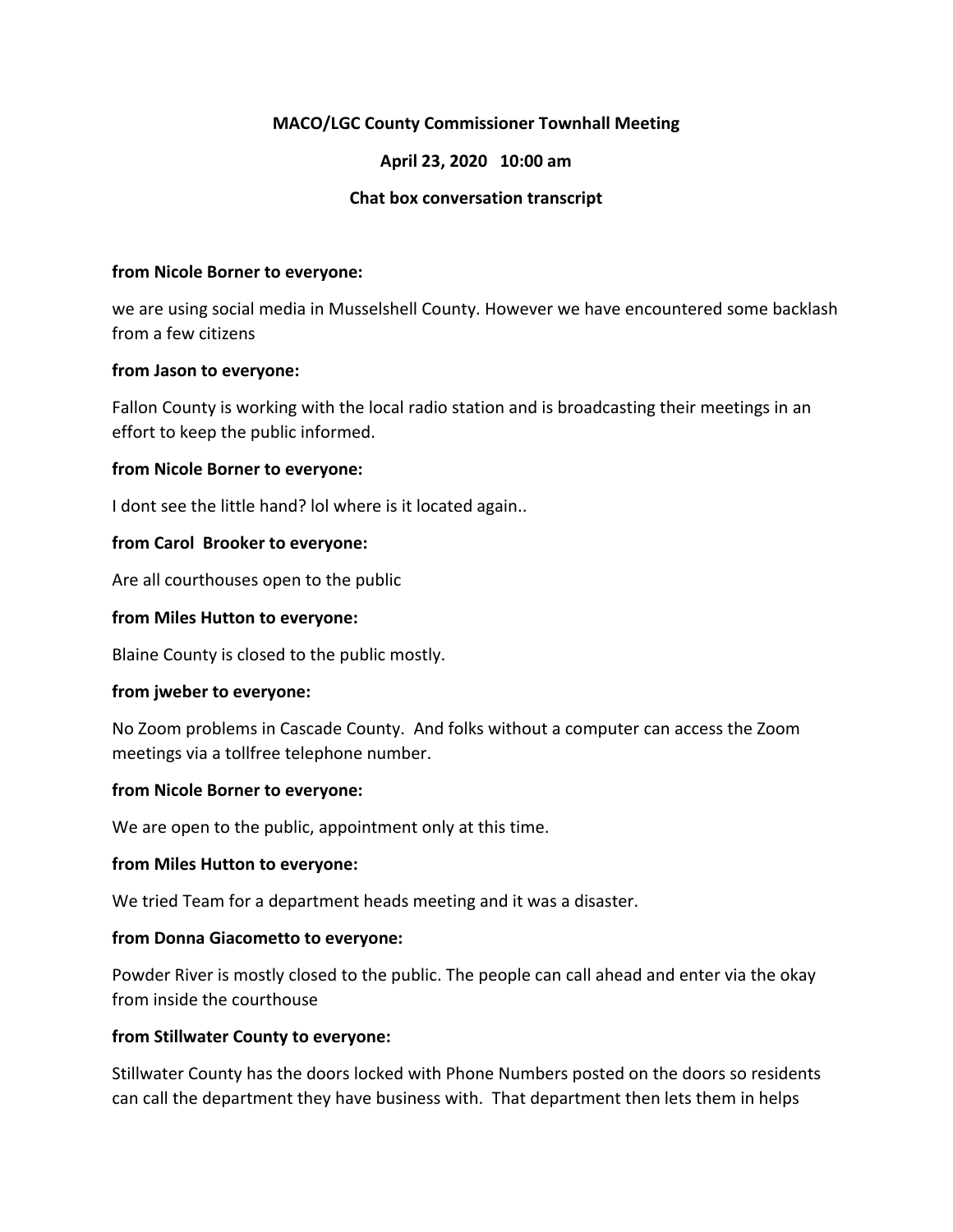them with their business and then takes them out. Limit one person per office at a time. This will continue for at least 2 more weeks

## **from rbrodehl to everyone:**

Flathead is open but have a person at the door to make appointments, and contact internal staff.

# **from Miles Hutton to everyone:**

good people will rise to the occasion let them do their job.

# **from rbrodehl to everyone:**

Flathead stood up an incident command team in mid-march. The public health officer is the IC. Averaging 17 people on the team, OES is on the team. Two daily briefings. Most members now working remotely.

# **from Dennis Zander to everyone:**

Dawson County has been closed to the public but operational. Our sessions and board meetings that have been held have been done by a 100 line conference call that is published and open to the public. We have been having weekly Board of Health meetings.

# **from Miles Hutton to everyone:**

We really have pretty decent communication between our office and the county health officer. We are kept in the loop.

## **from Miles Hutton to everyone:**

yeah, it seems okay.

# **from PamC (privately):**

I think this is good, keep this going.

## **from Stillwater County to everyone:**

How are counties that boarder a hot spot planning to reopen?

## **from Miles Hutton to everyone:**

How is everyone doing with the mail in ballots and do you feel it is secure?

## **from jweber to everyone:**

Cascade County doing all-mail ballot and very comfortable with security. Already 82% of voters in Cascade County vote by mail ballot.

## **from Jason to everyone:**